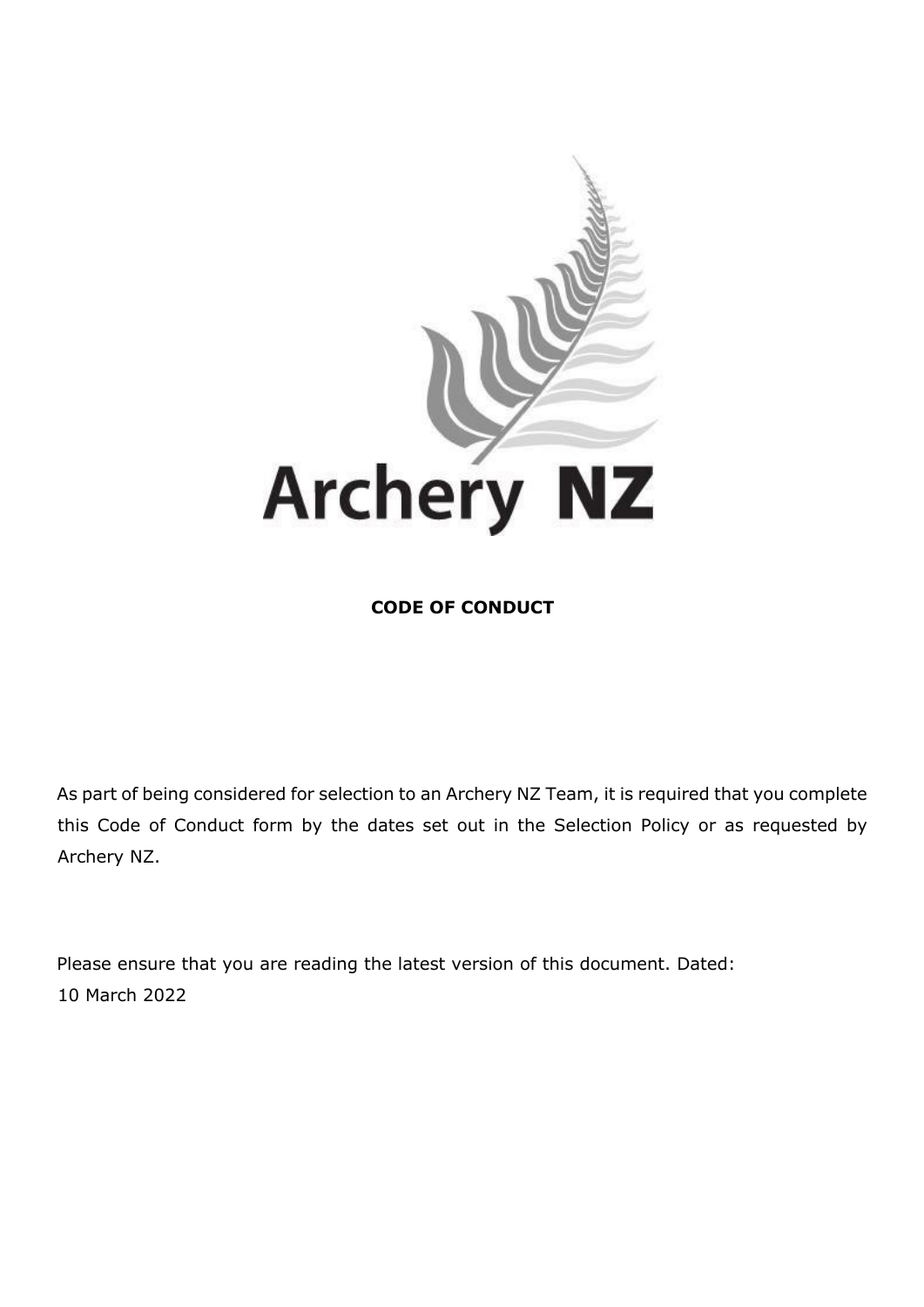

## **1. INSTRUCTIONS**

- 1.1 This document has been put into place to ensure that all athletes and team officials representing Archery NZ are fully aware of the behavioural expectations and conditions of selection prior to selection or appointment.
- 1.2 This document details the expected code of conduct from athletes of Archery NZ and is provided to ensure a positive public image for Archery NZ, the sport of Archery, the team and the athletes own personal profile within New Zealand and overseas by establishing standards of performance and code of conduct for all team members.
- 1.3 Please carefully read this Agreement to understand the document and the consequences flowing from any breach of its terms and conditions. If you do not understand the agreement or part thereof, we recommend you seek advice or clarification. If you change or alter any part of this Agreement you may forfeit selection as part of the Archery NZ Team.
- 1.4 If you are under 18 years of age, your parents or legal guardian are required to consent on your behalf. All archers are held accountable to this document. It is expected that your parents or legal guardian will support and guide you in understanding this document and the implications for you if it is not followed. Archers 16 and under must be accompanied by a parent, guardian or person approved by the parents or guardian and endorsed by the board of Archery NZ which will not be unreasonably withheld. This person cannot also be a team official in any capacity.
- 1.5 Please retain a copy of this agreement for your records.
- 1.6 The Code of Conduct comes into effect from the date at which Archery NZ receives the submission and ends at the conclusion of 2022.

### **2. TERMINATION BY ARCHERY NEW ZEALAND**

I acknowledge:

2.1 That if I do not comply with the Team Member Code of Conduct or if any declaration I have made is not true, or in the event of any breach of discipline or misbehaviour by me, my representative status may be terminated immediately;







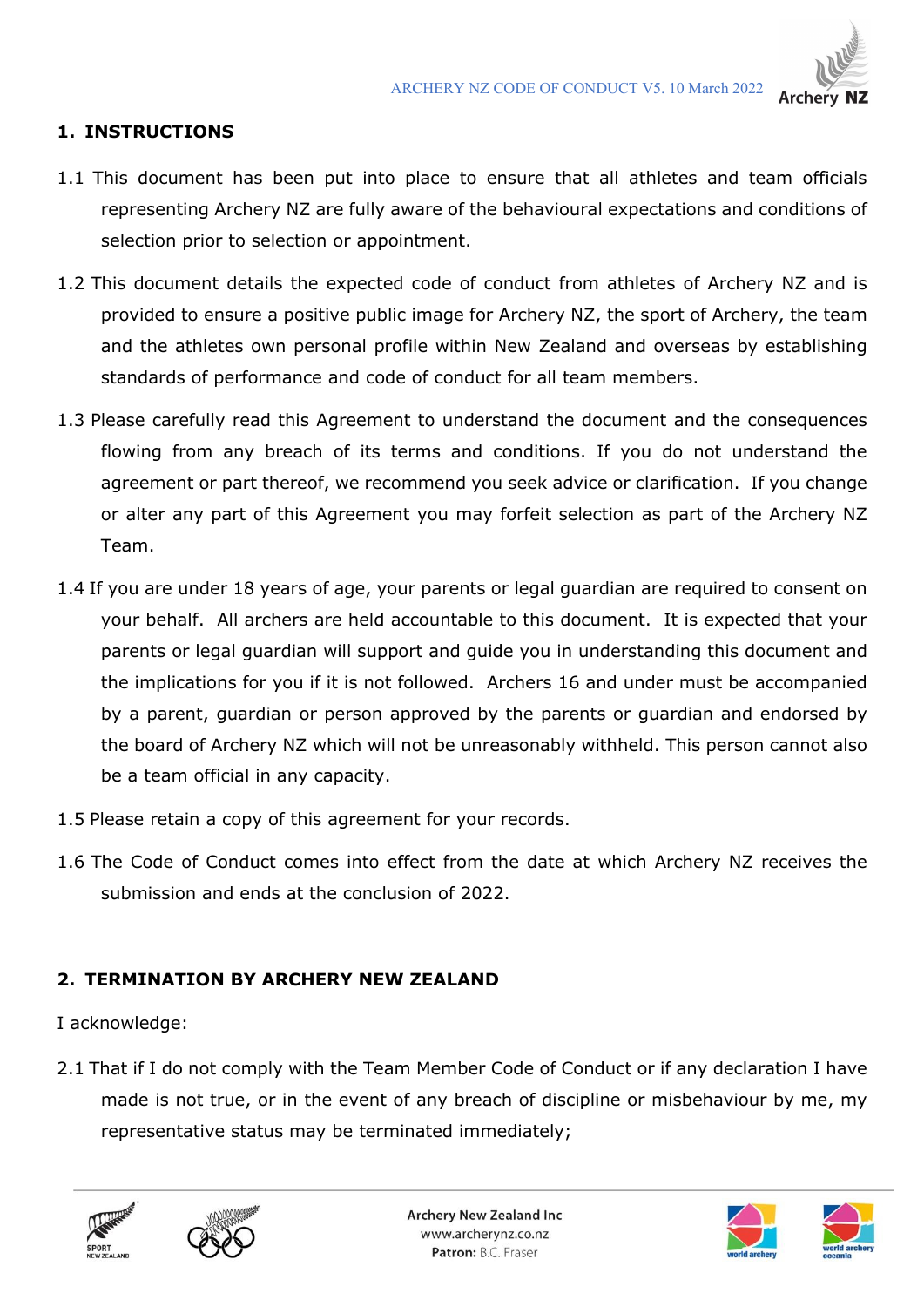

- 2.2 That should I refuse to undergo drug testing, be suspended by Archery NZ, or Archery fail a drug test/produce a positive drug test, my representative status will be terminated immediately;
- 2.3 That should I fail to sign this agreement or breach any of Archery NZ's policies, my representative status could be terminated.

## **3. ELIGIBILITY AND CONDITIONS OF TEAM MEMBERSHIP**

## **3.1 Eligibility of the team.**

To be eligible for the Archery NZ team you must be

- A New Zealand citizen or resident;
- Eligible to represent New Zealand and comply with World Archery Eligibility Code;
- A current full financial member of Archery NZ;
- Have no outstanding debts with Archery NZ at the time of signing this agreement and agree to pay all invoices by the due date in relation to the event or events in question.
- Have a good credit history with Archery NZ.
- Met the criteria of the Archery NZ Selection Policy

## **3.2 CONDITIONS OF TEAM MEMBERSHIP**

If selected to represent Archery NZ you must meet the following conditions

- Acknowledged to having read and understood this Code of Conduct and are aware that it creates a legally binding relationship between yourself and Archery NZ;
- Understand the nature and extent of my obligations and the restraints imposed upon me by the Code of Conduct and agree to comply with it;
- If under 18 years of age, your parents/legal guardian, signing and returning to Archery NZ this code of conduct and further documented that will be supplied to selected archers/team officials.
- Consent to Archery NZ using my personal information, sensitive information and health information as defined under any applicable laws in accordance with the Code of Conduct;
- Archery NZ are to be informed immediately if you change your personal information, sensitive information and health information.







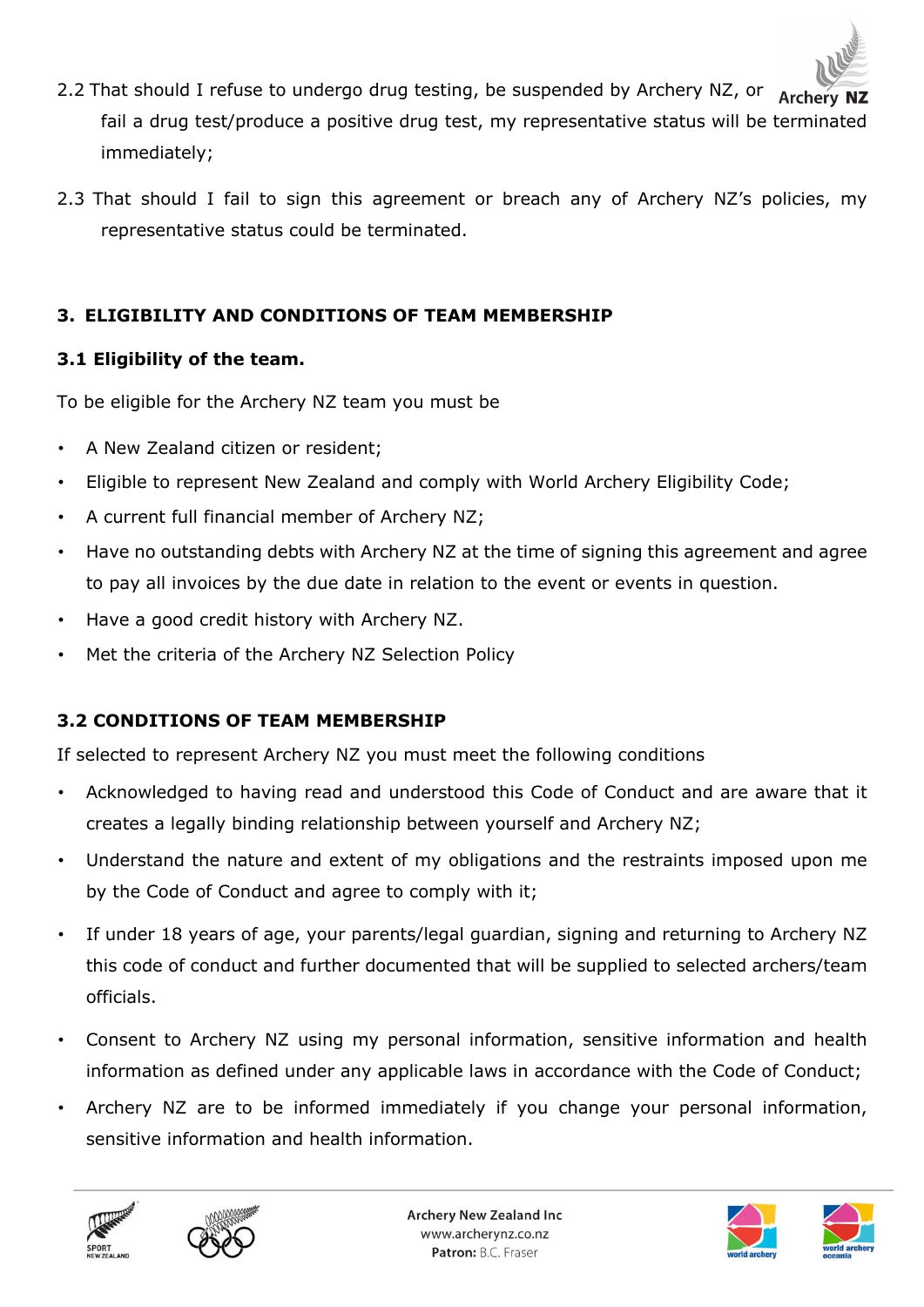

- Agree to provide Archery NZ with consent to use my image and profile for  $\overrightarrow{Archery}$  NZ marketing purposes or other associated avenues for the positive promotion of archery with any images and content being agreed to by the archer.
- Agree to make myself available to Archery NZ (Inc) for promotional purposes at mutually agreeable times at no financial cost to the archer.
- You have not at any time been convicted of, or charged with, any serious offence involving honesty, alcohol or drugs, violence, or any sex offence which is punishable by imprisonment, unless you have previously disclosed the offence in writing to Archery NZ and Archery NZ has consented in writing to you being available for selection in the Team;
- You have not at any time been engaged in conduct which is or is not publicly known to have breached this Agreement or the Archery NZ Member Protection Policy and would be likely to bring you, Archery NZ, the Team or the sport of Archery into disrepute or controversy, unless you have previously disclosed the offence in writing to Archery NZ and Archery NZ has consented in writing to you being available for selection in the Team;
- You acknowledge that if you fail to comply with Clause 3, Archery NZ may terminate your membership of the Team.

# **4. YOUR GENERAL OBLIGATIONS AS AN ATHLETE**

- 4.1 You will depart from and return to New Zealand or your country of residence to participate in the competition(s) at such times and by such means of transport as mutually agreed upon by Archery NZ, the Team Manager or Coach & yourself. In the case of any dispute the decision of Archery NZ will be final.
- 4.2 From the time the team assembles at the location set by Archery NZ, to the date and location set by Archery NZ at the conclusion of the event, you will remain under the control and management of Archery NZ. You will comply with all reasonable requests of Archery NZ through the Team Manager during that period. In particular, you will:
	- 4.2.1 Participate in all events as directed by the Team Manager and
	- 4.2.2 Wear the appropriate official uniform at all official ceremonies, presentations, official practice, during competition and at other times as directed by World Archery rules, the Team Manager and







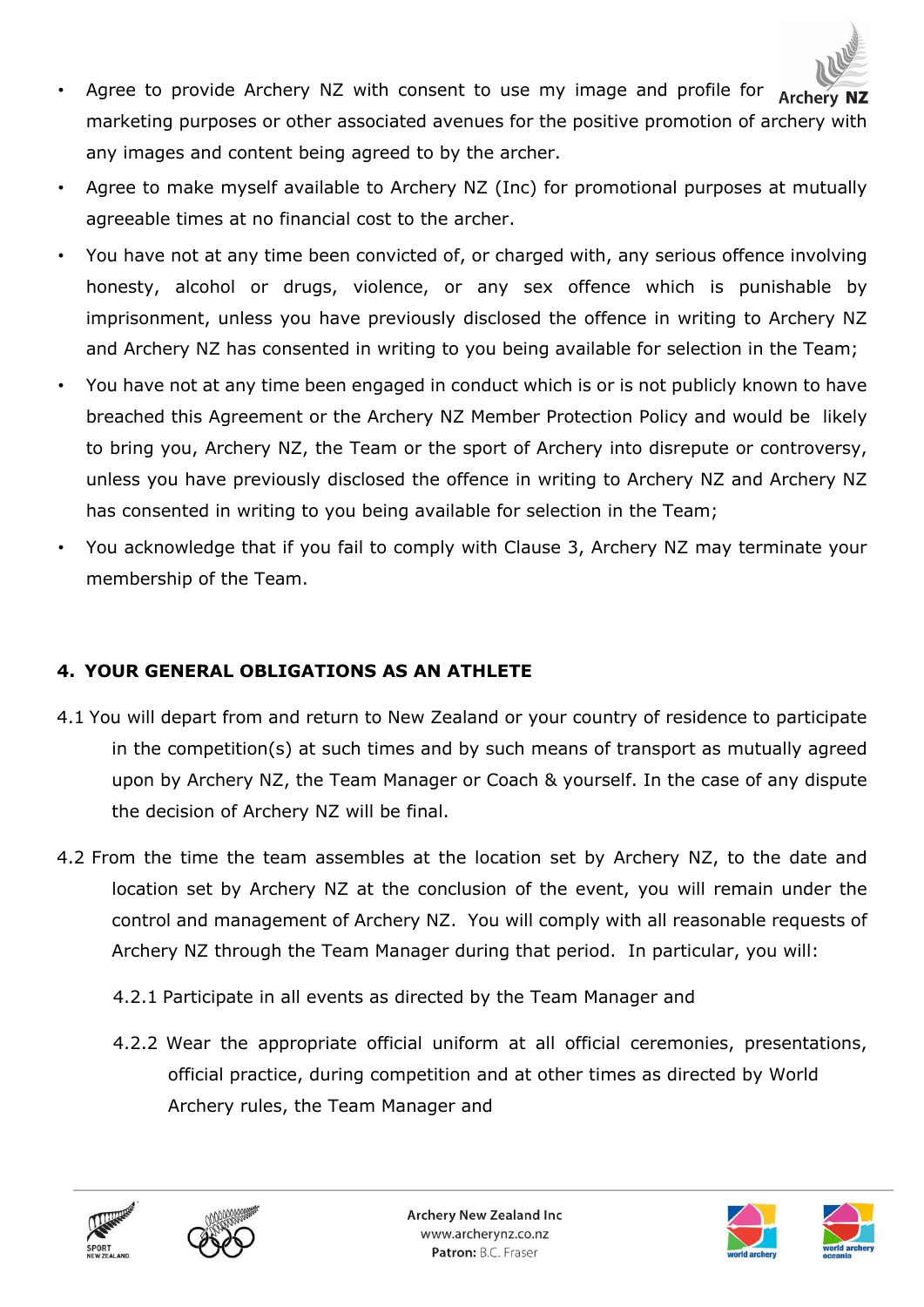- 4.2.3 Avoid making any public statement or supplying any material, Archery NZ photographs, information or comment to any member of the press, radio, television or other media without the prior consent of the Team Manager; and
- 4.2.4 Undergo any medical or other examination as directed by the Team Manager or Coach for the purpose of verifying eligibility to participate in the competition; and;
- 4.2.5 Undergo any drug test, medical or other examination as required by the rules of World Archery, IOC, NZOC or DFSNZ for the purpose of verifying that no illegal substances have been used either before or during the competition; and
- 4.2.6 Sign any documents required by World Archery or IOC verifying that no illegal substances have been used either before or during the competition;
- 4.2.7 Not do and say anything that may bring the sport of archery and/or Archery NZ into disrepute.

## **5. BEHAVIOURS OF AN ATHLETE**

The following is a guide to the professional standards required from each athlete and official representing Archery NZ.

- 5.1 Expected behaviours are:
	- Pride in representing Archery NZ
	- Positive attitude
	- Selflessness
	- Responsible for other team members
	- Individual responsibility for your own performance
	- Support for other team members
	- Respect
	- Honesty
	- Excellence
	- Sportsmanship
	- Pride in appearance by wearing the Archery uniform as per the dress code.







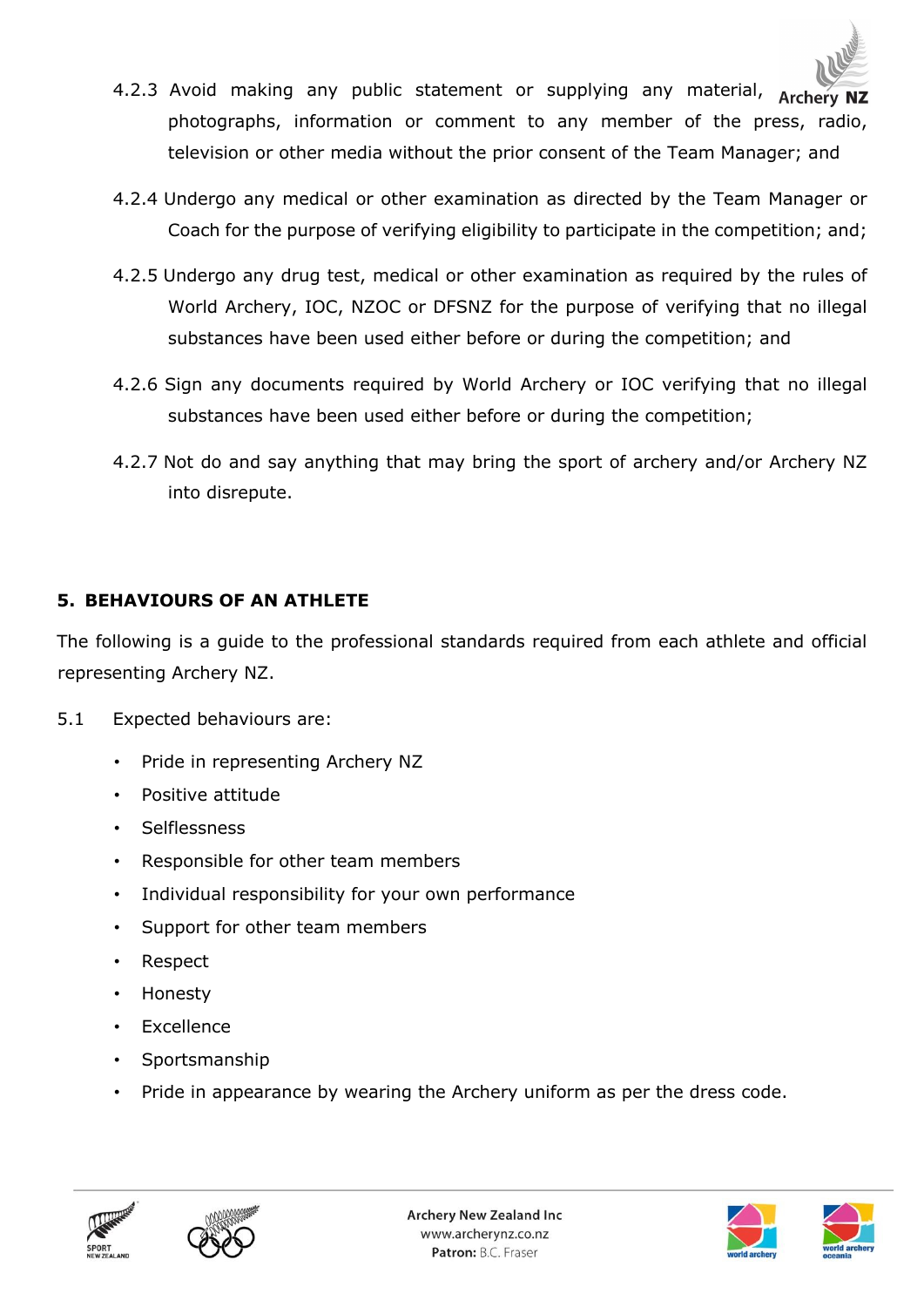### 5.2 Unacceptable behaviours are:



- Not giving 100%
- Dishonesty
- Disrespect of fellow athletes, coaches, managers, team officials, Archery NZ, World Archery or event officials
- Breaching this team agreement
- Undermining or affecting the performance of fellow athletes (no matter which country/club they are representing)
- Un-sporting like behaviour
- 5.3 You and the team will also uphold a standard of professional integrity. This will include a willingness to demonstrate in action and in deed:
	- Fairness
	- Maturity
	- Personal Integrity
	- Commitment in achieving the best performance possible
	- Commitment to Archery NZ

## **6. TEAM MANAGEMENT AND/OR COACHES BEHAVIOURS**

- 6.1 The team management and/or coaches will also uphold a standard of professional integrity as detailed in the Position Description. This will include a willingness to demonstrate in action and in deed:
	- Fairness treat all team members equally
	- Maturity lead by example
	- Personal and sporting integrity
	- Effective organisation and communication with the team members
	- Support for ALL Team members from the time the Team is announced and the arrival of the Team back in New Zealand or their country of residence or by a date mutually agreed to with Archery NZ
	- Remaining at the event venue while ANY team members compete (unless in an emergency)







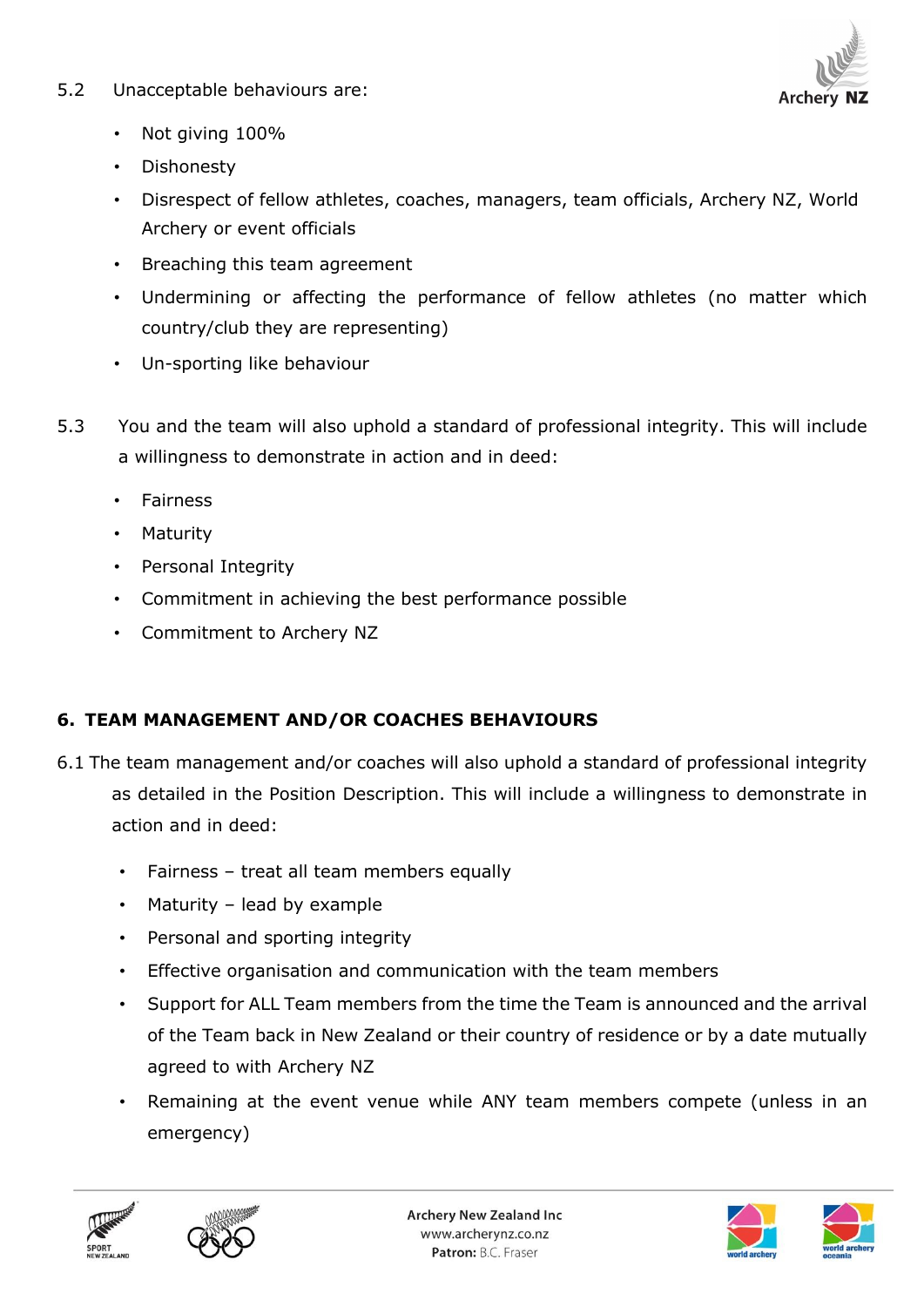• Commitment to Archery NZ



- Provide regular updates for publication on the website and social media
- Maintain regular contact with the Board of Archery NZ regarding the progress of the team.
- Provide a written report for the Board of Archery NZ

## **7. MEDICAL, INJURY OR ILLNESS**

- 7.1 The archer is required to acknowledge and advise Archery NZ of any existing medical condition or dietary requirements prior to team departure.
- 7.2 If, at any time **prior** to departing from New Zealand or your country of residence you suffer any injury or illness that might adversely affect your ability to compete or to complete your role as a member of the team, you will notify Archery NZ immediately and abide by the decision of Archery NZ as to whether or not you participate in the competition. There will be no liability whatsoever on the part of Archery NZ for any loss suffered by you as a result of the decision of Archery NZ.
- 7.3 If, at any time **after** departing from New Zealand or your country of residence, you suffer any injury or illness that might adversely affect your ability to compete or to complete your role as a member of the team, you will notify the Team Manager, Coach or Team Official immediately. You will abide by the decision of the Team Manager, Coach or Team Official as to whether you continue to participate, remain with the team but not participate, or return to New Zealand.

# **8. ALCOHOL**

- 8.1 Alcohol consumption is based on the same principles as other banned substances under the World Anti-Doping Code and is on the strict liability principle, which means that when an archer is tested, and the presence of a banned substance is found, they have violated the rules of World Archery and will be subject to penalties.
- 8.2 The Archery NZ Alcohol Policy applies to all Archery NZ Team officials, team members or potential Team members attending any training camps, domestic or international competitions and includes any times when the Team Member is wearing Archery NZ branded clothing.







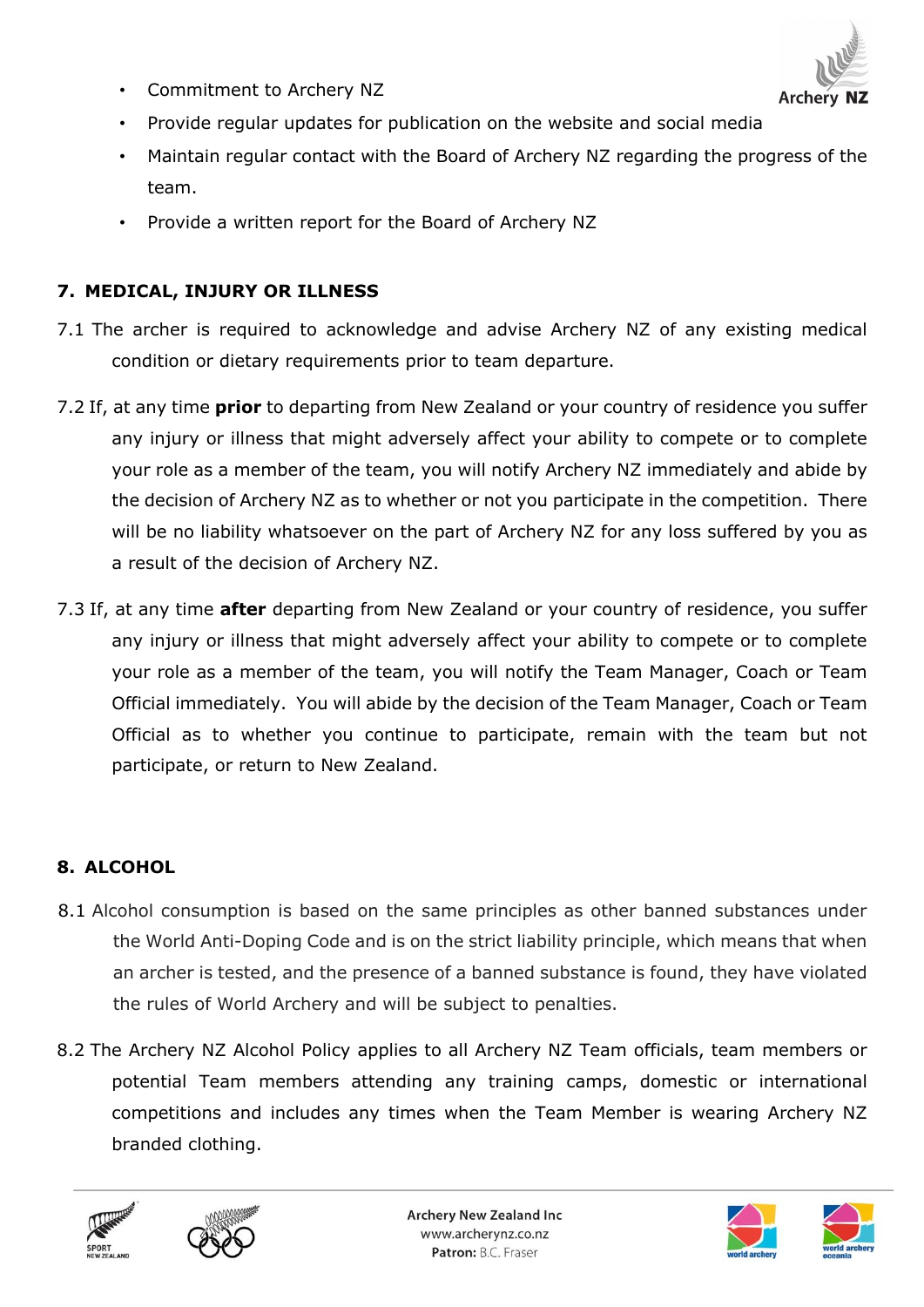

- 8.2.1 All Team members who are under 18 years will not consume alcohol Archery while a member of an Archery NZ Team at any training camps or any representative events.
- 8.2.2 If part of a Youth Team, ALL Team Members will comply with the nonconsumption of alcohol regardless of age.
- 8.2.3 All Team members will always, act in accordance with the laws of New Zealand and other countries the team visits (e.g. age restrictions) regarding the consumption of alcohol.
- 8.2.4 All Team members will be expected, as a responsible team member, to reinforce responsible attitudes and behaviours regarding the consumption of alcohol amongst all Team members.
- 8.2.5 For senior archers, the final decision to consume alcohol during a competition is the choice of the athlete and they accept the risks associated with this which may include expulsion from the team, penalties and other sanctions if found to be intoxicated.
- 8.2.6 All Team members are required to accept the direction of Team Officials if requested to stop consuming alcohol.

# **9. COMPETITION, EVENT, OFFICIAL PRACTICE AND TRAINING CAMPS**

- 9.1 You will follow the instructions issued by and at the discretion afforded to Team Officials when a member of a team.
- 9.2 You will attend all training / practice sessions unless previously arranged with Team Manager or in the absence of a Team Manager, the Archery NZ General Manager.
- 9.3 You acknowledge that in the lead up to and during competition you will not take part in activities that may cause or aggravate an injury or illness, which may prevent you from competing to the best of your abilities.
- 9.4 You agree to maintain appropriate personal hygiene for the duration of the event.
- 9.5 You may not participate in any archery competition, event, display, training or media activity, which is not authorised by Archery NZ or a Team Official.







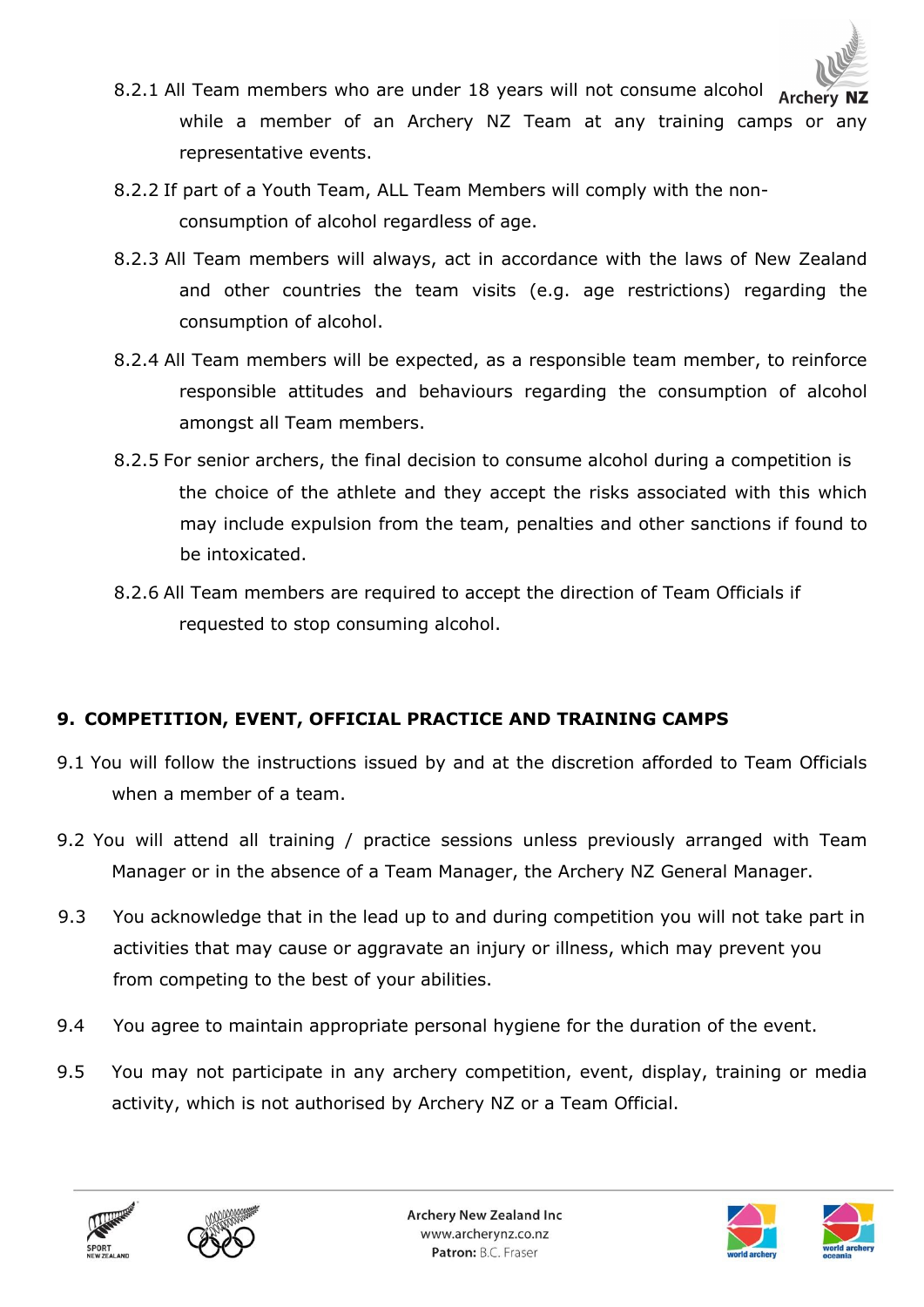#### **10. MEDIA**



- 10.1. You agree not to make public comments about Archery NZ, Team Members or Team Officials without first gaining permission from Archery NZ or the Team Manager.
- 10.2. You agree to ensure that Archery NZ are made aware of any media or sponsor commitments.
- 10.3. You, unless requested by Archery NZ or the Team Manager to do so, will not make any comment to media or on social networking sites (Facebook, Twitter, Instagram, Snap Chat Forums etc – private or public groups) in relationship to any aspect of Archery NZ, Team Selection Criteria, team selection, the team, squad or any other athlete or official.
- 10.4. You are not restricted from commenting to the media on any aspect of your personal training or performance.

## **11. SOCIAL MEDIA/BLOGGING**

- 11.1. For the purposes of this Clause 11 Social Media and a "blog" is a type of website, or a webpage on a website or social media platform, where entries are made (such as in a journal or diary), usually displayed in a reverse chronological order and includes without limitation websites such as Facebook, Instagram and Twitter or public forums.
- 11.2. Team Members must only post Team Content on Social Media or a blog where they own all rights in relation to the content, and that content must be confined solely to the Team Member's own personal Team-related experience.
- 11.3. Team Members should not disclose on Social Media or in a blog any information that is confidential or private in relation to any third party, including without limitation information which may compromise the security, staging and organisation of the Team activities, any other Team Member, or the privacy of any other Team Member.
- 11.4. Team Members posting on Social Media and blogs should always be dignified and in good taste, and not contain vulgar or obscene words or images.
- 11.5. Team Members are responsible for obtaining consent from any other persons appearing in any still or moving images posted on Social Media or a blog. Do not "tag" others without their permission.
- 11.6. Team Members acknowledge that Archery NZ is not liable for any content placed by a







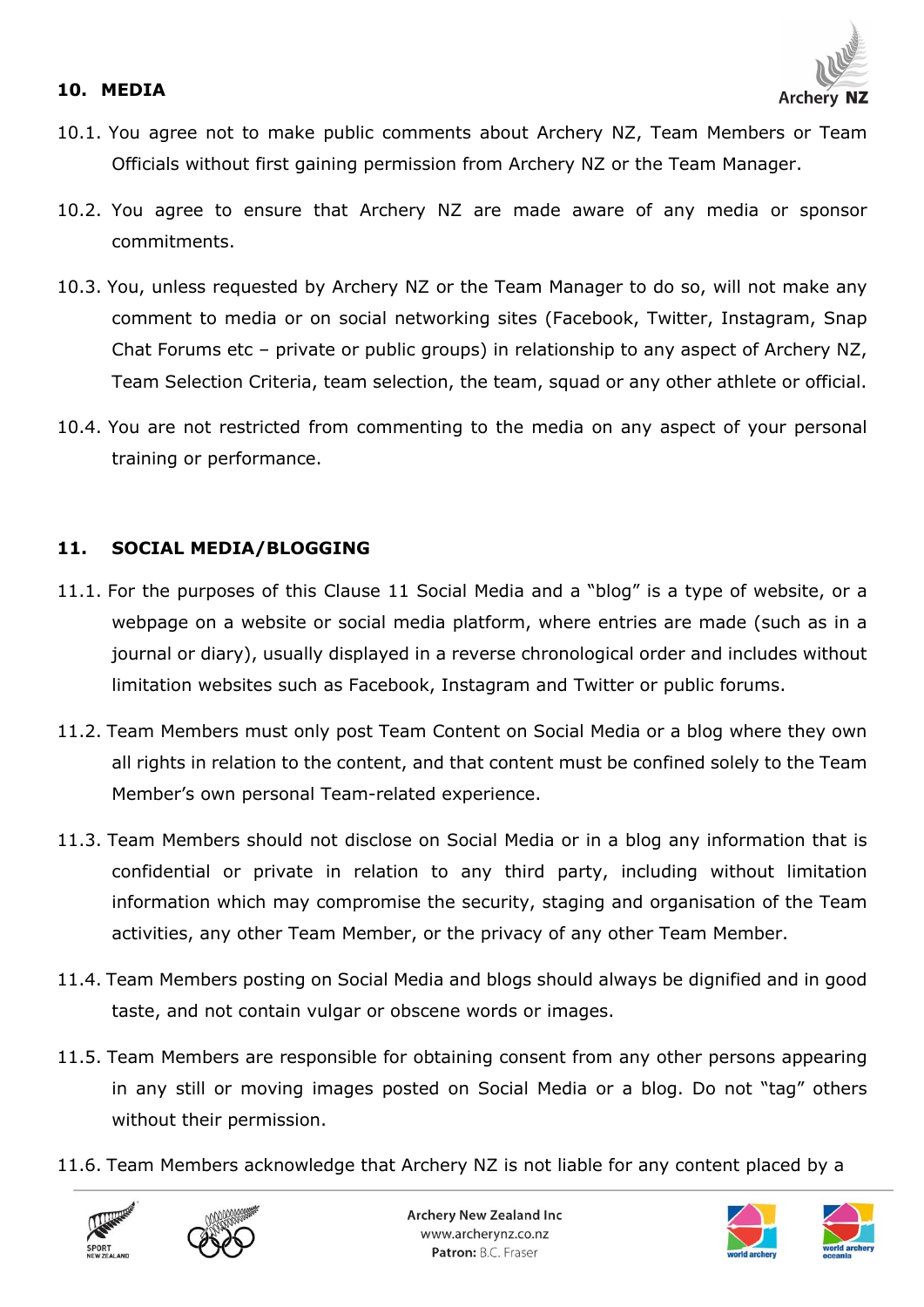

Team Member on Social Media or a blog or the internet, irrespective of whether Archery the

Team Member obtained Archery NZ's prior written consent or complied with this Clause.

### **12. EXPENSES**

Archery NZ does not currently have the finances to fully fund the cost of participation in an Archery NZ Team. It is therefore expected that athletes and officials will need to self-fund part or all, of the costs of participation. This includes but is not limited to accommodation, travel, uniforms, entry fees and meal costs. Archery NZ will make best endeavours to raise funds to contribute to the costs where possible.

- 12.1. You acknowledge that you will be required to pay any expenses incurred that are not otherwise covered by Archery NZ by the due date of the invoice. These may include (but are not limited to) charges for travel, accommodation (including changing accommodation and extra changes made to your room that have not been agreed upon), transportation charges that were not agreed upon prior to departure for the event, noting that Archery NZ will make its best endeavours to minimise these.
- 12.2. A deposit of up to \$1000 (GST inclusive) will be invoiced to each athlete (and the accompanying guardian in the case of a minor) with payment required in order to secure your travel and accommodations etc as previously stated.
- 12.3. Team Members will pay an equal share of accommodation costs for the team (both athletes and officials). This will be on the basis that Team Members are expected to share accommodation. If there are an uneven number of team members, the single room will be given to the Team Manager in the first instance. Those team members wishing to have a single room will have to pay the extra costs – to enable a fair distribution of costs.
- 12.4. Team members will be required to pay personally and immediately for any damages caused by yourself to any hotel, venue, equipment etc. An administration fee will be added if Archery NZ is required to invoice the team member due to lack of remedial action at the time of the event.
- 12.5. For the avoidance of doubt, Archery NZ will only be organising travel and accommodation for the selected Team Members and Officials. Any additional friends or family members







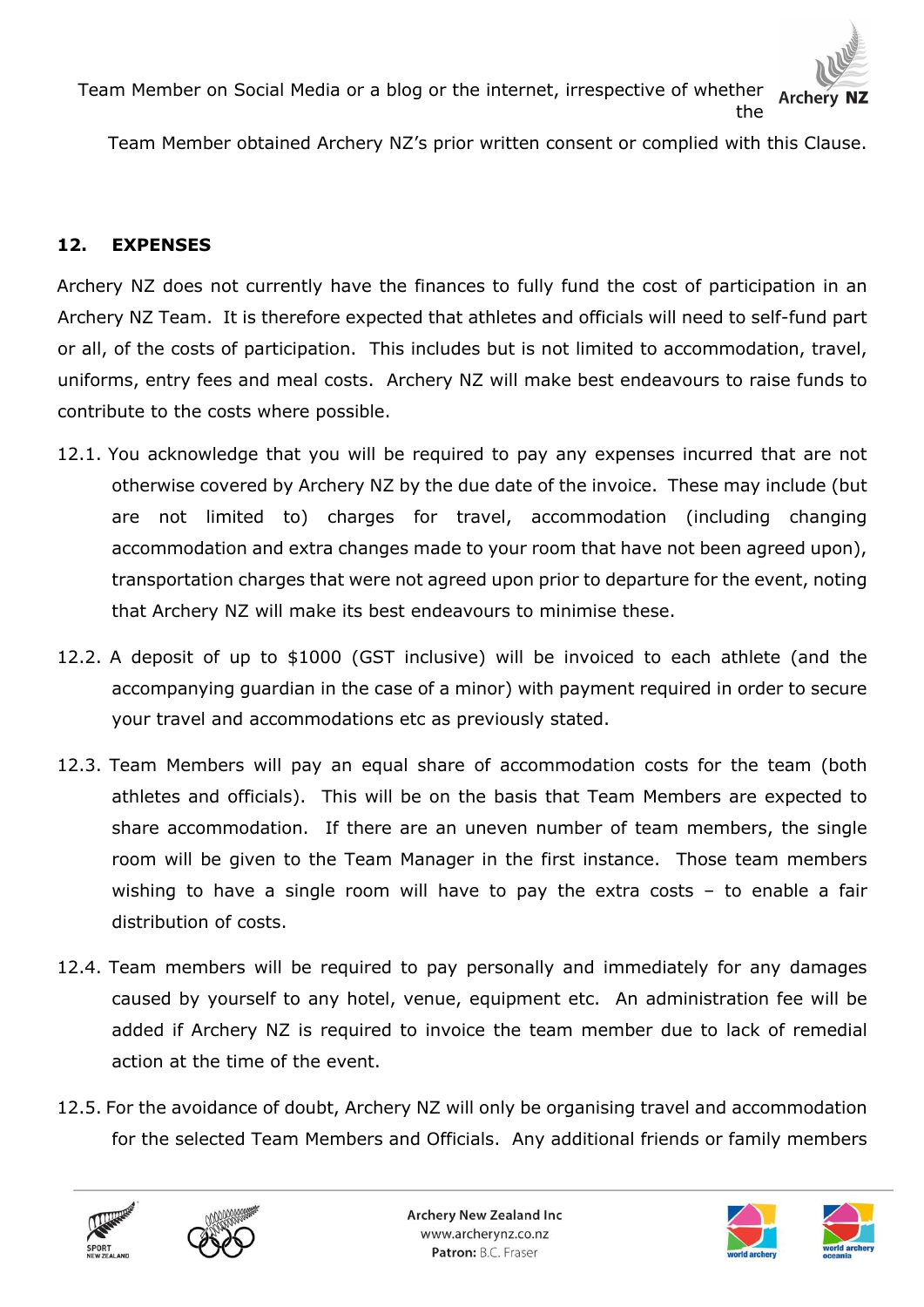

wishing to attend an event will be accommodated where possible but may Arche need to make their own arrangements.

## **13. TEAM UNIFORM**

- 13.1. You agree to wear the team uniform to all training camps, official practice and competition sessions or as directed by Team Officials.
- 13.2. You agree that the team uniform is not to be altered except to ensure good fit. It must be worn in entirety and conform with the dress code at all times.
- 13.3. You understand that you cannot wear the Archery NZ uniform to any World Archery registered event outside of New Zealand unless you have been selected to represent NZ for that current year. You can however, wear the Archery NZ uniform to any domestic events if it is in compliance with the Archery NZ Tournament Regulations and is within 2 years of your last representative selection.

## **14. ANTI DOPING**

- 14.1. You agree to make yourself available and you will comply with all directions in relationship to Anti-Doping and Drug Testing.
- 14.2. You agree to comply with Archery NZ, Drug Free Sport NZ and World Archery AntiDoping policies and procedures.
- 14.3. You agree to inform Archery NZ immediately if you believe you may have breached these policies and procedures.
- 14.4. You agree to inform Archery NZ in confidence of any medications that you may be taking and to ensure the appropriate TUE (Therapeutic Use Exemption) forms are completed and lodged.
- 14.5. You agree to undertake and make yourself available for any Anti-Doping training arranged by DFSNZ or WA.

## **15. REPORTING**

15.1. You agree that you shall provide feedback to Archery NZ either via:







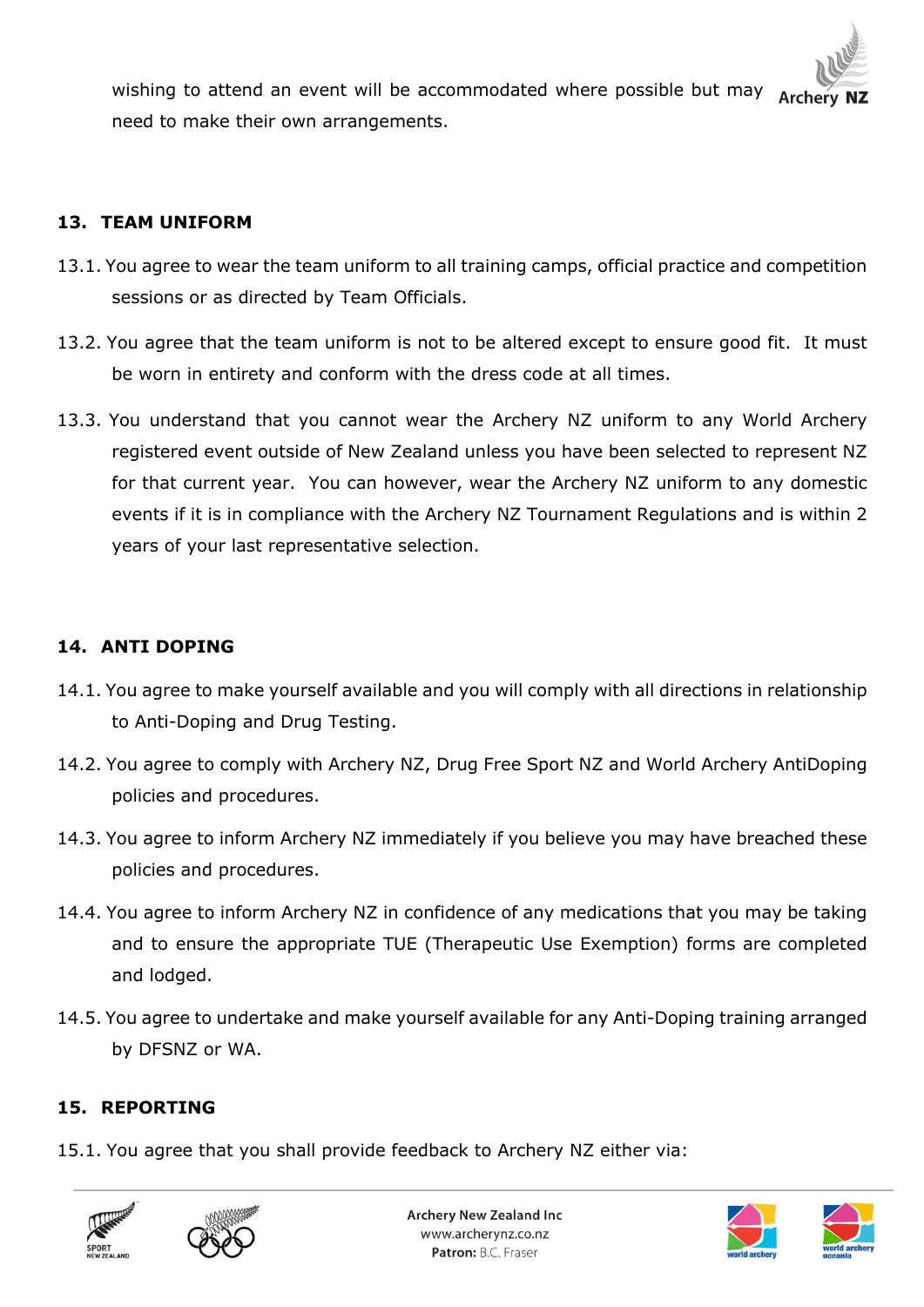

15.1.1. the Athlete Feedback Survey that will be sent to you after your return or Archery

> 15.1.2. a Team Officials written report to the Board at the conclusion of the event.

#### **16. MINORS**

- 16.1. You, if under the age of 18 years, acknowledge that this Agreement is for your benefit and that your selection as a Team Member is conditional upon your parents or guardians submitting the signed consent set out in Schedule 2.
- 16.2. Any athlete under the age of 16 years must be accompanied by a parent or legal guardian to any international events and/or training camps. This person cannot act as an Official for the team and their inclusion must be endorsed by the board.

### **17. INSURANCE**

- 17.1. You will provide for yourself comprehensive insurance including, but without limitation, sickness or injury, travel delays and damage or loss to your archery equipment.
- 17.2. You will participate in the competition at your sole risk in all respects and will not make any claim against Archery NZ or its agents, officials, employees, servants or contractors in respect of any loss whatsoever suffered by you or your personal representatives, whether or not any loss arises from the negligence of Archery NZ or its agents, officials, employees, servants or contractors.

### **18. BREACH OF CONDITIONS**

- 18.1. The conditions set out in this document apply to the Team Manager, Coach, Officials and Team Members alike.
- 18.2. In case of breaches that occur during the times set by Archery NZ, the Team Manager/Team Official will be the Agent of Archery NZ. The only exception to this is in the case of the alleged breach was by an official. In this case, the Archery NZ Agent will be another Team Official who is not involved in the alleged breach.







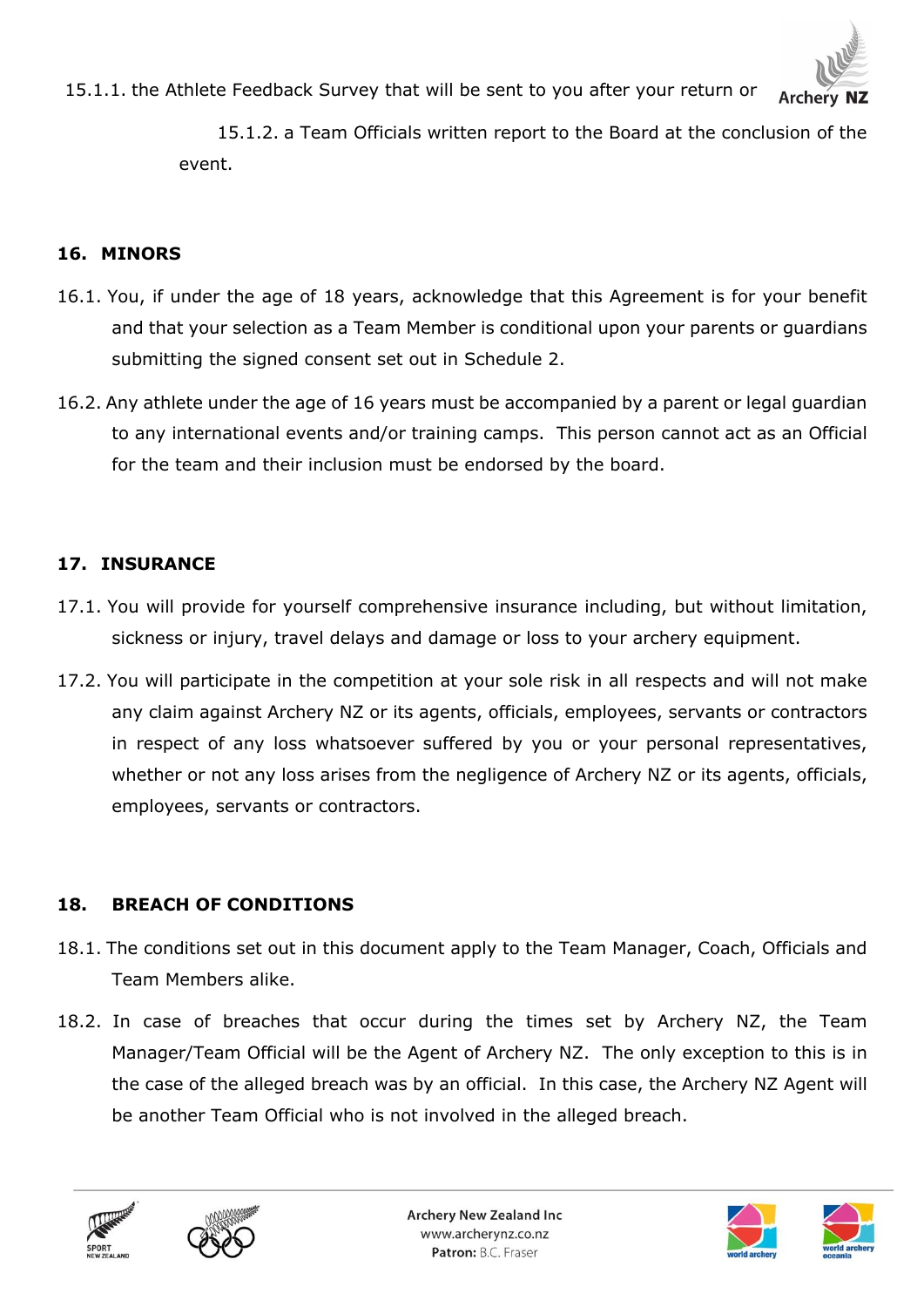

- 18.3. The Agent will determine whether or not you have at any time been in breach of the provisions of this agreement or have otherwise conducted yourself in a manner against the best interests of Archery NZ.
- 18.4. Without limiting any sanction provided by the rules of Archery NZ, the Agent may, in the event of any serious breach or misconduct, decide that you will:
	- 18.4.1. Be removed from the Team and asked to return to New Zealand at your own expense; and/or
	- 18.4.2. Not be entitled to any allowances, expenses or privileges which might otherwise follow from your participation in the competition.

By submitting this document, you are making an official application for consideration for selection into the team you have agreed to adhere to the Archery NZ and Code of Conduct and the Archery NZ Member Protection Policy and accept any penalties imposed following a breach.

# **Acknowledgment of Agreement**

I, acknowledge that membership of the team is an honour and a privilege, and that membership of the Team is subject to my absolute compliance with the terms of the Code of Conduct.

**Signed** 

Date